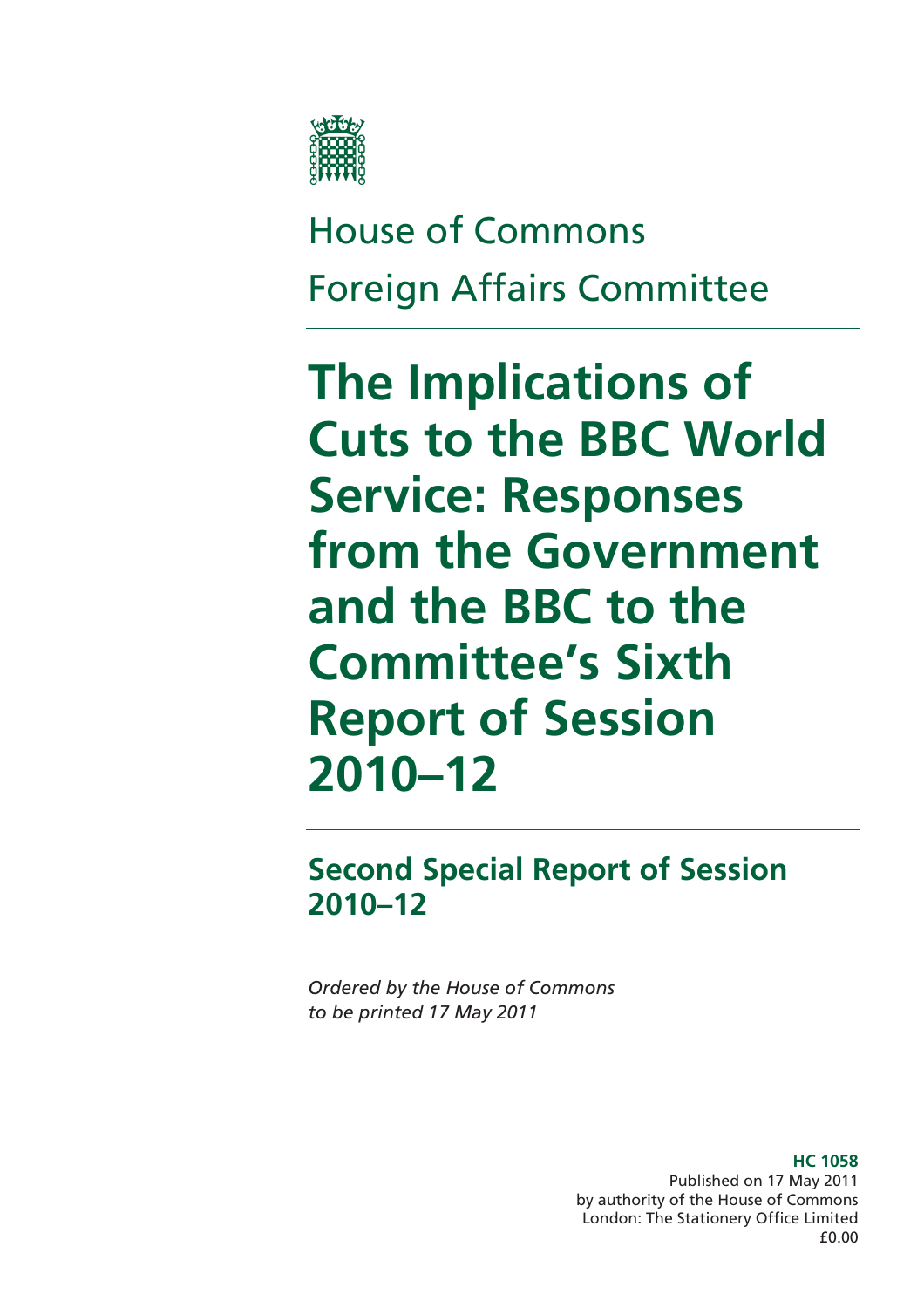#### **The Foreign Affairs Committee**

The Foreign Affairs Committee is appointed by the House of Commons to examine the expenditure, administration, and policy of the Foreign and Commonwealth Office and its associated agencies.

#### **Current membership**

Richard Ottaway *(Conservative, Croydon South) (Chair)* Rt Hon Bob Ainsworth (*Labour, Coventry North East)* Mr John Baron *(Conservative, Basildon and Billericay)* Rt Hon Sir Menzies Campbell *(Liberal Democrats, North East Fife)* Rt Hon Ann Clwyd *(Labour, Cynon Valley)* Mike Gapes *(Labour, Ilford South)* Andrew Rosindell *(Conservative, Romford)* Mr Frank Roy *(Labour, Motherwell and Wishaw)* Rt Hon Sir John Stanley *(Conservative, Tonbridge and Malling)* Rory Stewart *(Conservative, Penrith and The Border)* Mr Dave Watts *(Labour, St Helens North)*

The following Member was also a member of the Committee during the parliament:

Emma Reynolds *(Labour, Wolverhampton North East)*

#### **Powers**

The Committee is one of the departmental select committees, the powers of which are set out in House of Commons Standing Orders, principally in SO No 152. These are available on the Internet via www.parliament.uk.

#### **Publication**

The Reports and evidence of the Committee are published by The Stationery Office by Order of the House. All publications of the Committee (including news items) are on the internet at www.parliament.uk/facom.

#### **Committee staff**

The current staff of the Committee are Dr Robin James (Clerk), Mr Eliot Barrass (Second Clerk), Dr Brigid Fowler (Committee Specialist), Ms Zoe Oliver-Watts (Committee Specialist), Mr Richard Dawson (Senior Committee Assistant), Jacqueline Cooksey (Committee Assistant), Mrs Catherine Close (Committee Assistant) and Mr Alex Paterson (Media Officer).

#### **Contacts**

All correspondence should be addressed to the Clerk of the Foreign Affairs Committee, House of Commons, London SW1A 0AA. The telephone number for general enquiries is 020 7219 6394; the Committee's email address is foraffcom@parliament.uk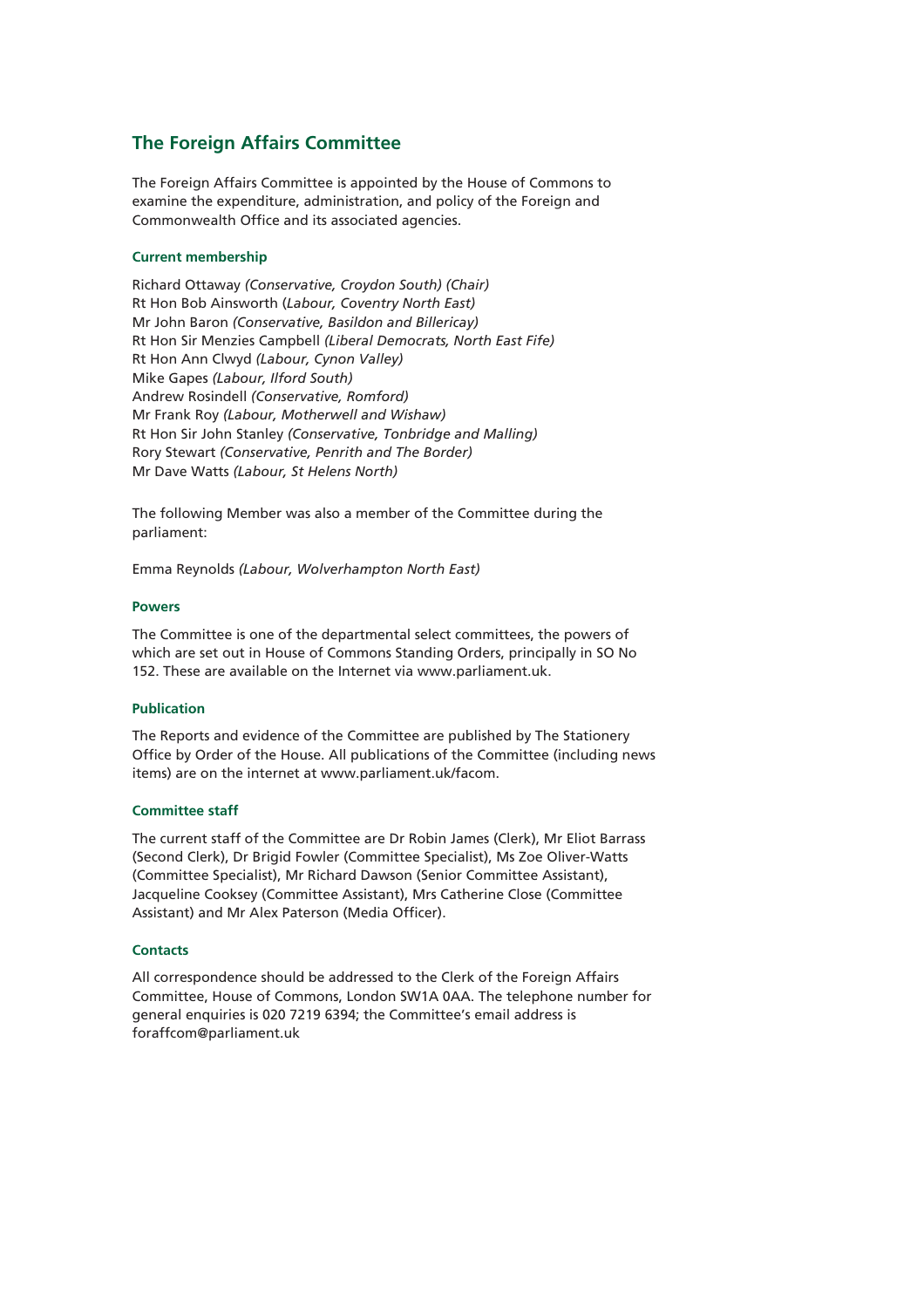# Special Report

The Foreign Affairs Committee published its Sixth Report of Session 2010–12, *The Implications of Cuts to the BBC World Service,* on 13 April 2011, as House of Commons Paper HC 849. The Government's response to this Report was supplied to us on 16 May 2011, in the form of a memorandum from the Foreign and Commonwealth Office. On the same day we also received a separate response from the BBC, also in the form of a memorandum. These are appended below. We have separately received a letter from the Secretary of State for International Development relating to our Report and the conclusions therein. This is also appended.

## Government response

## **Memorandum from the Secretary of State for Foreign and Commonwealth Affairs, Rt Hon William Hague MP**

The Government welcomes the Foreign Affairs Committee's inquiry into "The Implications of Cuts to the BBC World Service", and the findings set out in the Committee's report published on 13 April 2011.

The Government recognises the detailed work which the Committee has undertaken. This Memorandum sets out our response to the recommendations. The Committee's recommendations are in bold, and the Government's response is in plain text. Some of the recommendations are for reply by the BBC World Service, and we have indicated where we think that is appropriate. Paragraph numbers refer to those in the Conclusions and Recommendations section of the Committee's Report.

At the outset, I need to place the reduction to the BBC World Service's budget into context. The Government inherited a very serious financial deficit, and made it clear that its first priority was to reduce it. Government departments and publicly funded bodies were expected to contribute to the Government's plans. Every part of the FCO family has faced the challenge of doing more with less.

It may also be helpful to remind the Committee of the terms of the agreement between BBC World Service and the Foreign and Commonwealth Office. In a letter dated 21 October 2010 from the Secretary of State for Culture, Media and Sport to the then Chair of the BBC Trust, Sir Michael Lyons, the arrangements for funding of the World Service were set out as follows:

- The Government will continue to fund World Service at Comprehensive Spending Review-agreed levels for 2011/12, 2012/13 and 2013/14. The BBC will be allowed to fund any World Service restructuring costs, at its discretion, during this period. The World Services will become part of the licence fee funded BBC from 2014/15.
- The BBC Trust sets the overall strategic direction of the BBC including the World Service.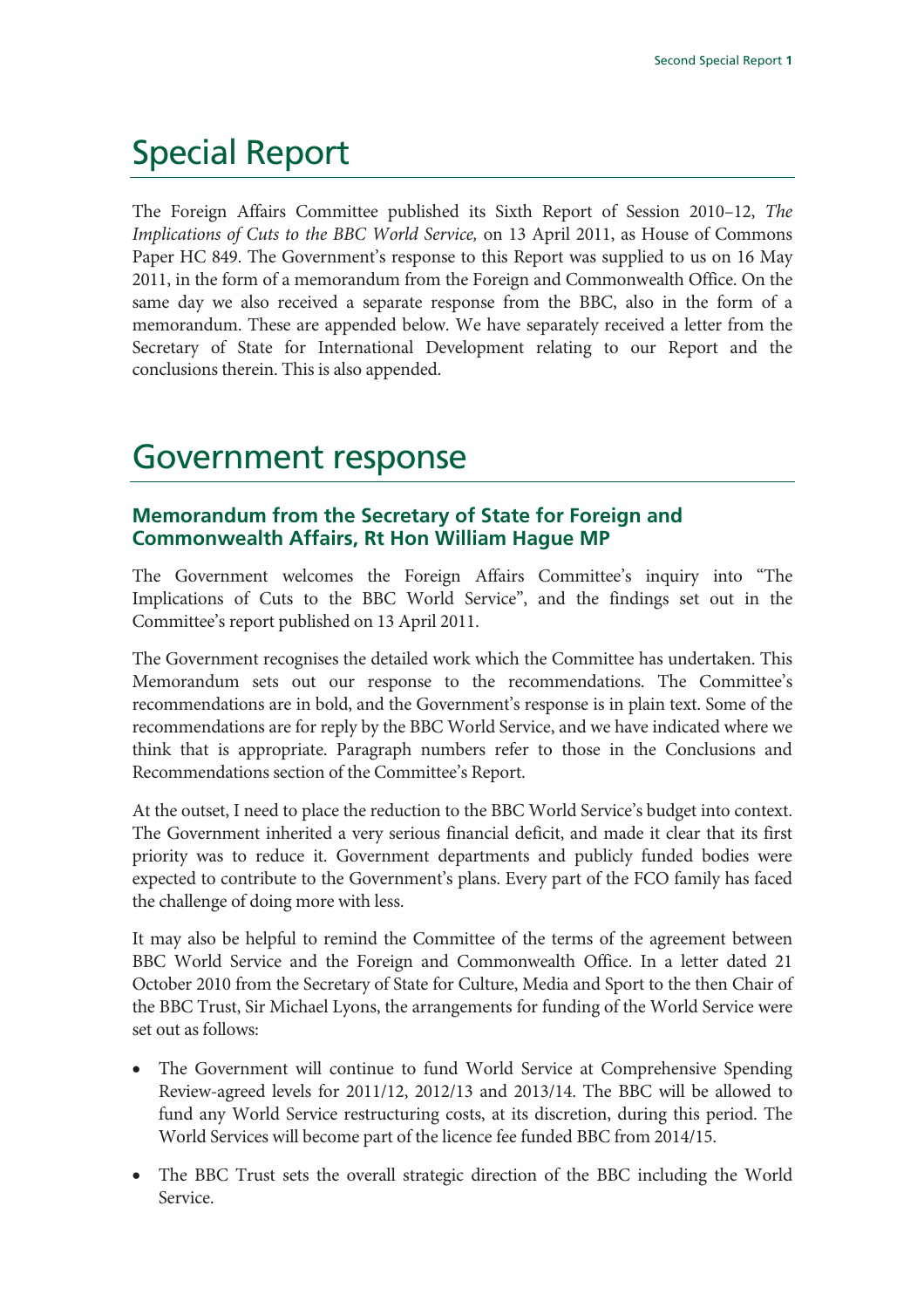- The BBC is independent in all matters concerning the content of the World Service output, the times and manner in which this is supplied and in the management of its affairs. The BBC's Editorial Guidelines, Values and Standards are set by the BBC Trust and apply to the BBC World Service.
- The BBC will continue as now to set the objectives, priorities and targets for the BBC World Service with the Foreign Secretary and to obtain the written approval of the Foreign Secretary for the opening or closure of any language service.
- After extracting an efficiency dividend, the BBC will commit to providing sufficient investment in World Service to support its current plans for the period.

**1. We share the assessments of the observations made by commentators, institutions, statesmen and the Government: the World Service is a "jewel in the crown" which promotes British values across the globe and has a reputation exceeded by none. In an era dominated by the media and the internet its influence becomes increasingly relevant. (Paragraph 14)** 

**2. We conclude that the BBC World Service has suffered a disproportionate reduction in its future Grant-in-Aid under the Spending Review settlement, by comparison with that of the 'core FCO': allowing for inflation, 16% as against 10% across the four years 2010–11 to 2014–15. Furthermore, we note that this has to be seen in the context of the long-term trend whereby FCO spending as a whole has been eroded in relation to that on other areas of government. We consider that the relatively small monetary savings to be achieved through this 16% reduction in spending on the World Service are disproportionate to the World Service's actual worth to the UK. The value of the World Service in promoting the UK across the globe, by providing a widely respected and trusted news service in combination with high-quality journalism, continues far to outweigh the relatively small cost of the service. (Paragraph 15)** 

The Government agrees that the BBC World Service has played for decades and continues to play an extremely valuable role, reflecting British democratic values overseas and supporting British influence in the world. The services it provides are a beacon to many in some of the poorest and most insecure countries in the world. The Government does not agree with the Committee's conclusion that the cuts to the BBC World Service were disproportionate.

The coalition government inherited a situation in which the Foreign and Commonwealth Office had already had to undertake considerable spending reductions. The Comprehensive Spending Round Settlement in 2007 removed the FCO's protection against foreign currency and overseas inflation during a period of volatile exchange rate movements. These affected the "core FCO" budget much more than the BBC World Service budget over the past four years as the FCO spends a much higher proportion of its expenditure in foreign currency than the BBC World Service does. Reflecting the cost of the FCO network of Posts and their locally engaged staff, the FCO's foreign currency spend is in excess of 50% of its budget. The World Service, although exposed to some foreign currency risk, spends the vast majority of its budget in Sterling on staff salaries, property costs and its facilities contracts in London.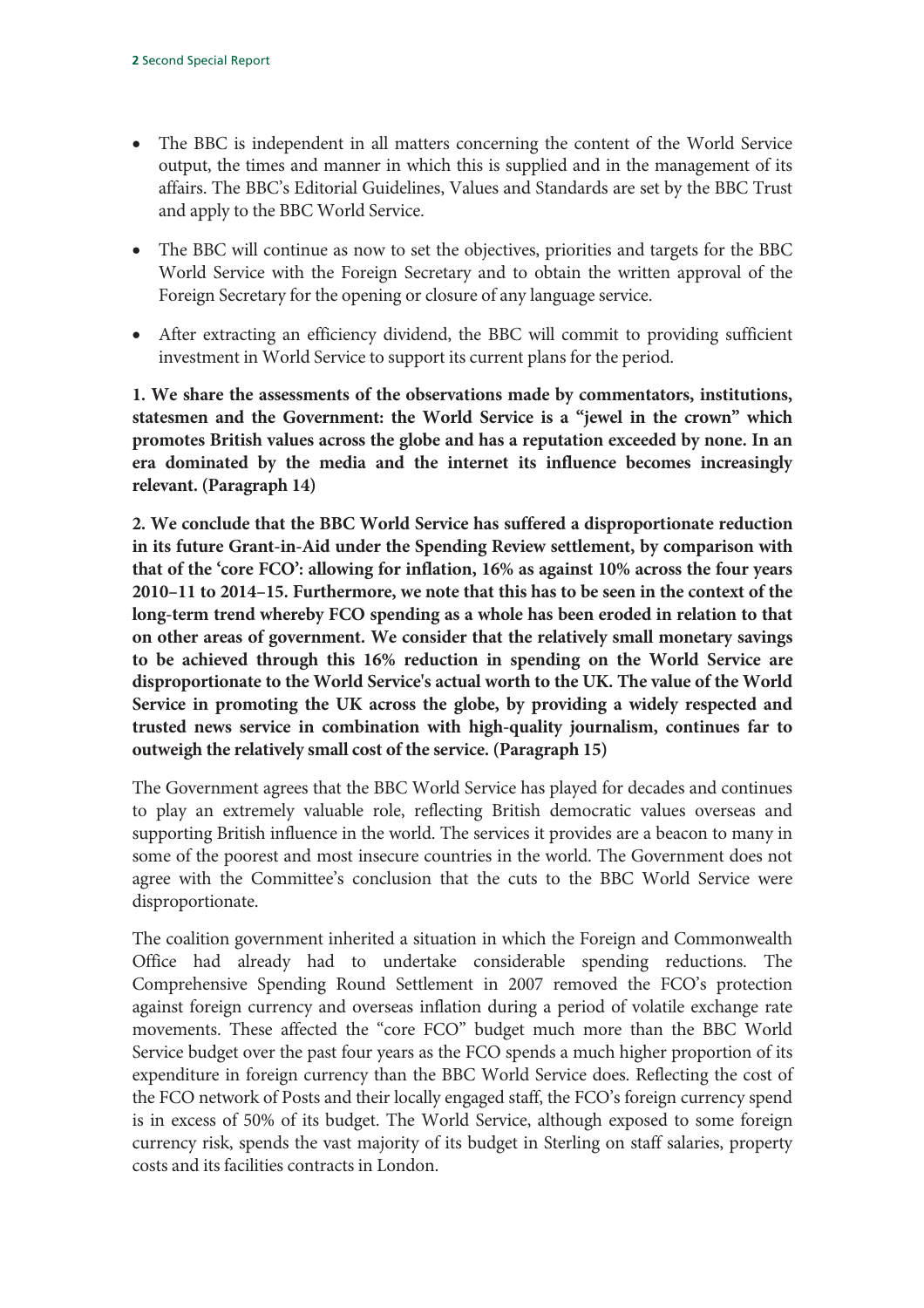Even with the reduction in the BBC World Service's budget through the new Spending Round settlement, its share of the FCO Family budget will still be more than its share of the FCO budget was in 2007/08.

In 2007/08, the BBC World Service Grant in Aid was £222m against an FCO Resource Budget excluding depreciation of £1,565m (13%). In 2013/14 it will again be £222m out of a Resource Budget (excluding depreciation) of £1,427m (14.4%).

The Government notes that the World Service have claimed that their share of the FCO budget has declined from 16% in 2007/08 to 15.6% in 2013/14. We do not recognise the World Service's calculations. Our own figures show that—whether or not capital is included—the BBC World Service's share of the FCO budget will be slightly higher in 2013/14 than in 2007/08.

Furthermore, the 16% cut to the World Service is proportionate to the savings the BBC will make as a whole under the licence fee settlement where, by the end of the Spending Round period, they will have taken over funding of S4C, BBC Monitoring and the BBC World Service, broadband and support for local programming.

As set out in my oral statement of 11 May, I have agreed with the FCO Board that we will widen and deepen our diplomatic effort by bearing down hard on back office costs and implementing other efficiencies. The FCO is committed to saving £100m from our administrative budgets while boosting front line activity. The World Service assured us at the time of their settlement that they were working to identify savings in this area too. The degree to which they have done so is not clear.

Details of precise proportions which the World Service devote to running costs such as HR, finance or IT, as compared to front line activity have not been published although many other publicly funded organisations do now routinely publish this information. The World Service have given assurances at the time of the spending review settlement that they would bear down on these costs, we have no clear evidence of how this has happened.

**3. In the current economic climate, there are very few bodies in the public sector whose value to the nation is so great that their income should be wholly ring-fenced from spending cuts. The Government has decided that spending on two institutions, the National Health Service and the Department for International Development, should be so protected. We believe that the BBC World Service, the costs of which amount to a tiny fraction of those of the NHS and DFID, should be likewise safeguarded against cuts. The recent dramatic events in North Africa and the Middle East have shown that the "soft power" wielded through the World Service is likely to bring even more benefits to the UK in the future than it has in the past, and that to proceed with the planned cuts to the World Service would be a false economy. We therefore recommend that the decision to reduce World Service spending by 16% during the SR2010 period should be reversed, and resources made available for it to continue its operations at roughly the 2010–11 level of staffing and output. (Paragraph 16)** 

The Government notes the recommendations of the Committee. However, the Government does not consider that the budget of the BBC World Service should be protected from the requirement to make cuts to help reduce the fiscal deficit. The Government has had to make difficult choices. The police, military and nearly all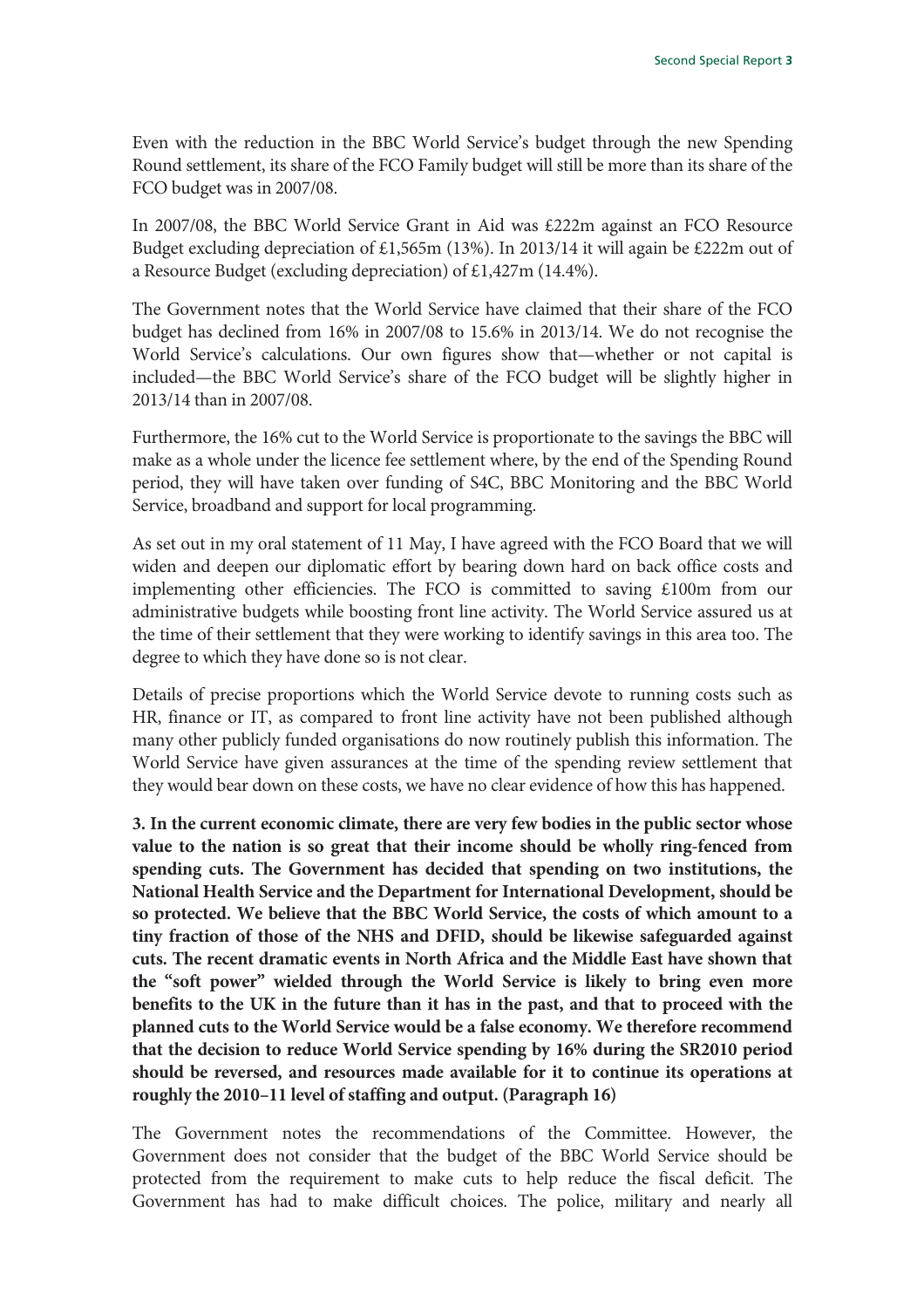government departments have had to take their share of painful cuts. In spite of the reduction in World Service money, they will retain  $£253m$  this financial year,  $£242m$  next year and £238m in year three of the settlement period. These significant levels of public funding signal the importance we attach to their work.

In addition, the Government does not consider that the decision to reduce the World Service's funding should be reversed. The settlement for the BBC World Service was challenging, but fair. As set out above, the BBC World Service's budget will still be a slightly higher proportion of the FCO's budget than it was in 2007/8. The World Service will still preserve the great majority of its output. It will reach an audience of over 140m people. However, that does not mean that we are closed to working with the World Service in specific areas, such as their response to recent events in the Middle East. The Committee is right to highlight the significance of recent events in the Middle East and North Africa. FCO officials are discussing with the World Service what further work we can do with them in this area.

**4. As we have made clear, we do not think there should be any cuts to the World Service. If, notwithstanding our recommendation, the Service's funding is reduced, it will be important that cuts are imposed in such a way as to minimise the damage done. In the following sections of this Report, we consider how World Service management has decided to implement the Government's imposed 16% reduction in spending, and express concern about some of the decisions taken. (Paragraph 17)** 

The Government agrees that cuts should minimise to the greatest extent possible the impact of the reductions on front line activity. As set out above, under the agreement between the FCO and the BBC, the World Service has editorial and managerial independence and integrity, except in the case of opening or closing of language services, which need my authority. The FCO currently has and will retain a strong strategic interest in the work of the World Service while respecting the editorial independence of the World Service.

#### **5. We conclude that the announced loss of 650 out of 2,400 jobs in the World Service represents 27% of the total workforce, and that this level of job loss is disproportionate to the 16% cut in World Service funding under the Spending Review settlement. (Paragraph 25)**

The BBC World Service has to manage its resources to maximise its efficiency and global reach. These decisions on staffing fall within their managerial and operational responsibility. We leave it for them to answer but agree that the proportion of staff cuts compared to reduction in funds appear somewhat disappointing.

**6. We welcome the Foreign Secretary's assurance to the House that World Service journalists who lose their jobs will not be compelled to return to a country where they may face persecution or be placed in physical danger. We conclude that it is important that this assurance is honoured. We recommend that, in its response to this Report, the World Service update us on the continuing status of those individuals whose residence in this country depends on their employment with the World Service. (Paragraph 30)** 

We understand from the BBC World Service that there are only a relatively small number of journalists who may be affected in this way. We are ready to help if we need to. Foreign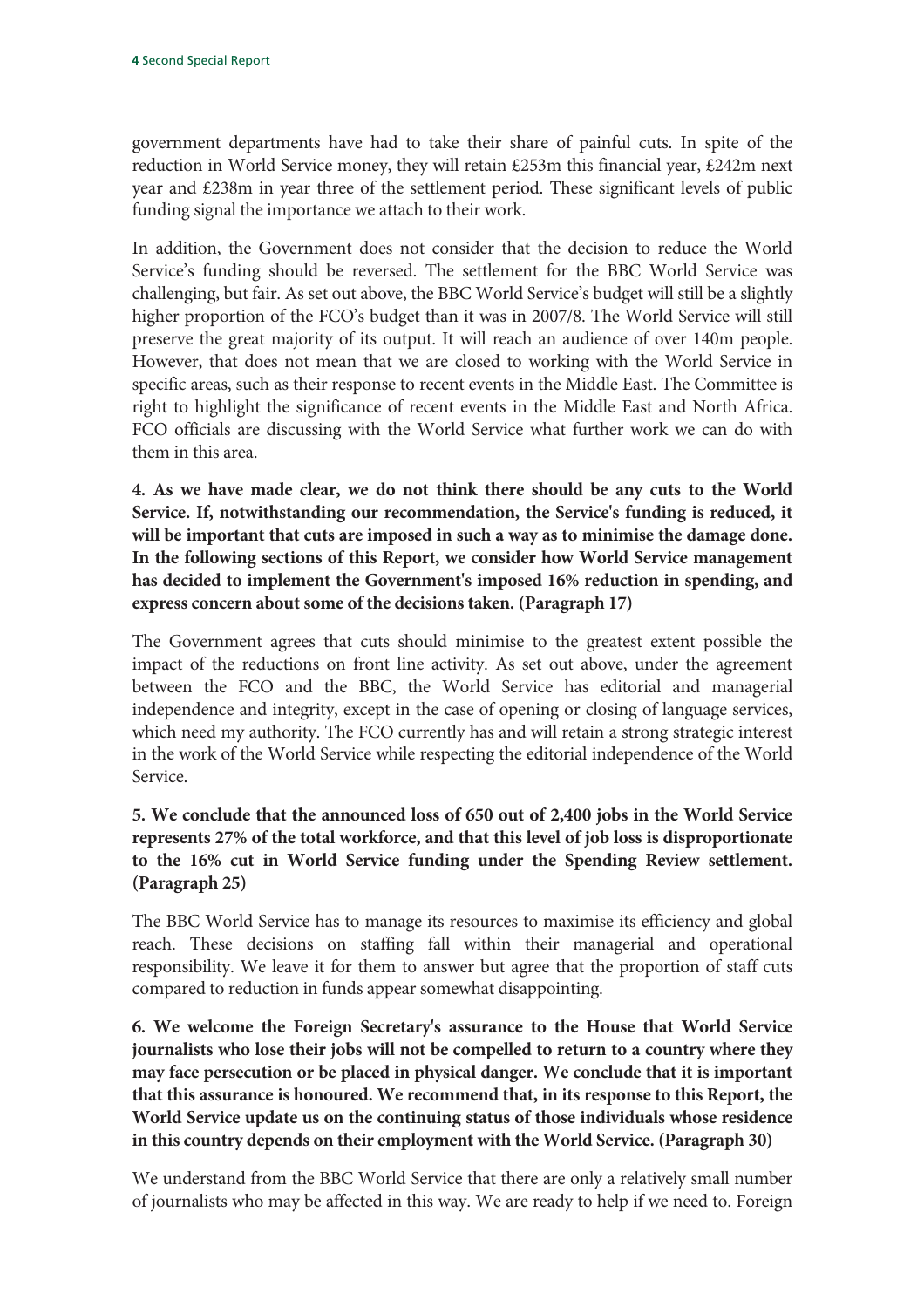and Commonwealth officials are in contact with UK Borders Agency about this issue. The rest of this question is for the BBC World Service to answer.

**7. We conclude that the proposed closure of the BBC Hindi shortwave service is a matter of deep concern. The decision to offer the service a limited and temporary reprieve, contingent on alternative commercial sources of funding being found, offers only partial reassurance. We note that India is a major rising economic power and that the Government has professed its wish to improve bilateral relations as a priority. We further note that the estimated savings from reducing World Service operations in India, at £680,000, are small in relation to the nearly 11 million listeners that will be lost. While we welcome the temporary reprieve of the BBC Hindi shortwave service while alternative funding models are explored, and we recognise that the service's audience is likely to continue to fall as a long-term trend, we recommend that the World Service re-examine the limited "temporary" reprieve and commit itself to longer-term support for an unreduced BBC Hindi shortwave service. (Paragraph 39)** 

The Government has a strong bilateral relationship with India, and we are committed to make it even stronger, wider and deeper. Since the Prime Minister's visit and the Summit with Indian Prime Minister Singh in July 2010, we have set in train an ambitious agenda of practical co-operation.

Under the terms of the agreement set out above between the BBC and the FCO, the World Service has editorial and managerial independence within an overall strategic framework, agreed with the Foreign Secretary. On this basis, while we retain a strong interest, decisions about changes to methods of broadcast within specific countries remain the responsibility of the World Service.

The BBC World Service told us that they made a decision to cease short wave broadcast in view of a falling short wave audience, and their broader decision to move away from short wave transmission. We were not formally consulted on this decision and we believe that the case they advanced for closure was not compelling. We welcome the World Service's decision to identify savings from within its budgets to give the service the chance to explore a new operating model. We very much hope that the reprieve will continue, either through a new model of funding, or from the BBC identifying funds from their own resources.

**8. We conclude that the decision to close BBC China's short-wave output in Mandarin does not meet the criteria for service closures set out by the BBC and the Foreign Secretary, particularly the criterion regarding the "strategic importance of the countries they serve and the need of their populations for independent, impartial news". The shift from short-wave to online services in China will leave World Service transmissions vulnerable to action taken by the Chinese government to suppress or block internet traffic. Although the number of shortwave listeners may be in gradual decline, the underlying strength of shortwave transmission remains that it is much harder to turn off, block or criminalise compared to online provision. We recommend that the World Service should commit itself to longer-term support for an unreduced BBC China short-wave service in Mandarin. (Paragraph 45)**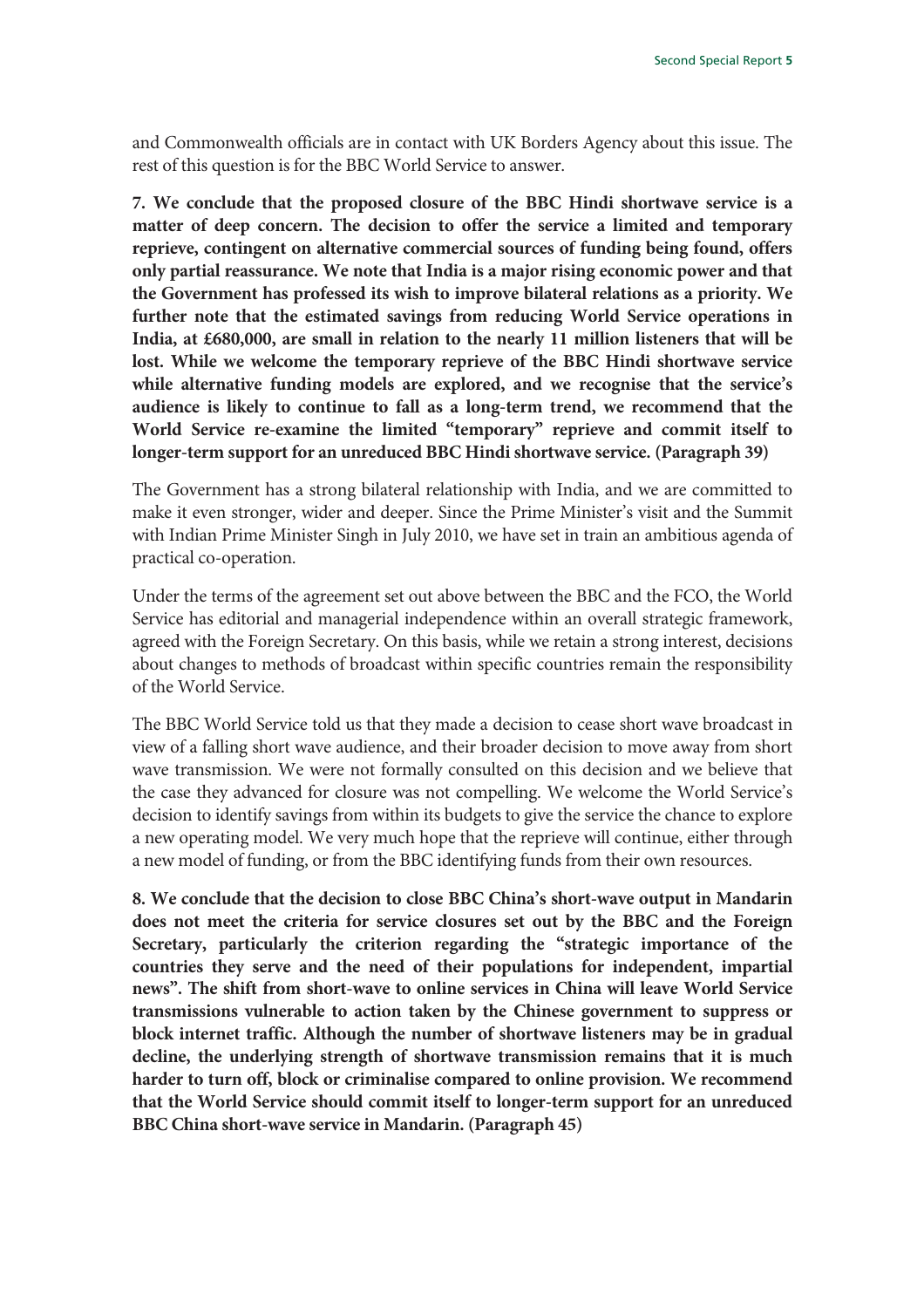The Government recognises the strategic importance of China, and is committed to closer engagement. We expect China to work together with us, reflecting its growing global role, to tackle international issues, and to create the conditions for future growth.

Under the terms of the agreement set out above between the BBC and the FCO, the World Service has editorial and managerial independence within an overall strategic framework, agreed with the Foreign Secretary. On this basis, while we retain a strong interest, decisions about changes to methods of broadcast within specific countries remain the responsibility of the World Service.

The Committee makes the point that the shortwave service is more difficult to cut off. However it is not impossible. The shortwave service to China has in fact been jammed for many years, and only reaches a small audience. On-line demand is growing, and the BBC World Service is responding to this as a result. We understand that the BBC World Service intend that the new service will be accessible not only to people in China, but also to 67 million Chinese people who live outside China, and that the new service will be more attractive to younger audiences than the former service. The decision in this case therefore appears to us to be logical.

**9. We conclude that it is unfortunate that the World Service has announced 60 job losses in its BBC Arabic Service, just as North Africa and the Middle East look likely to play an even greater role in foreign affairs, and as events are occurring which call for the provision within this region of high-quality, objective journalism and news coverage. As with the closures to the Chinese and Hindi services, we do not see how this change meets the agreed criteria, particularly those concerning the strategic importance of the countries they serve and the impact of BBC services in those markets. (Paragraph 49)** 

**10. While we accept that the World Service could not have anticipated these events, we conclude that they require a reconsideration of the announced changes. We note that the 'core FCO' has responded to recent events in the Arab world by diverting considerable resources to the region, and we recommend that the World Service reorder its priorities along the same lines. The World Service should commit itself to providing enhanced resources to BBC Arabic as required by the recent and continuing political developments in the region. (Paragraph 50)** 

We agree that the extent of these reductions was surprising even before recent dramatic developments in the region. We are aware, however, that the BBC World Service has reprioritised some resources to minimize the effect of the cuts on the BBC Arabic Service. We welcome that.

We are in discussion at present with the BBC Arabic Service and the BBC World Service Trust on specific projects under the Arab Partnership Initiative. We believe that some initial proposals that the World Service have submitted show promise. We will work closely with them to develop these suggestions. Any projects we support would need to demonstrate impact, sustainability and value for money.

The rest of this question is for the BBC World Service to answer.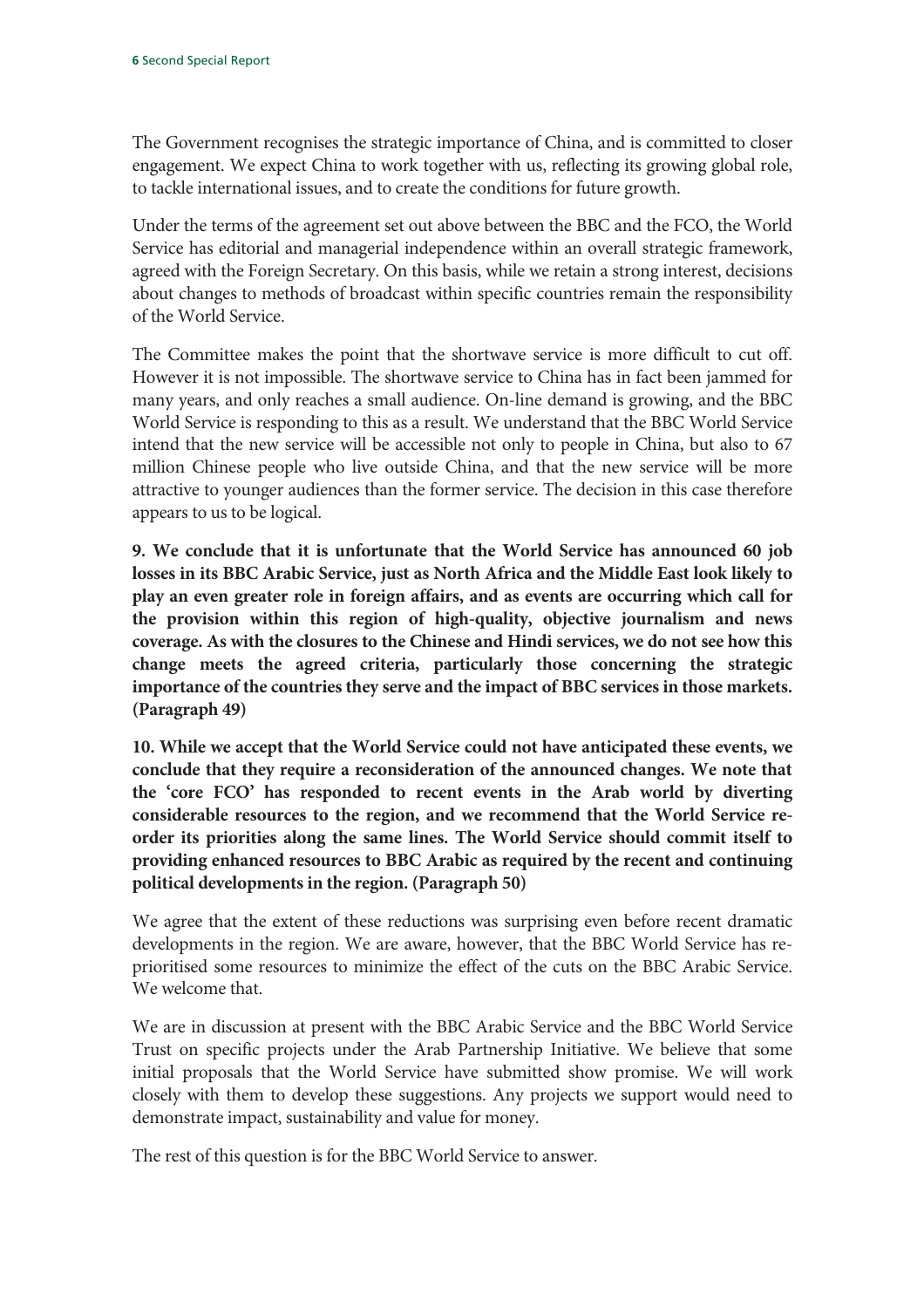**11. We note the discrepancy between the relatively small amounts of money needed to avoid the most damaging cuts to the World Service—those to BBC China Mandarin, BBC Hindi and BBC Arabic—and the scale of the Department for International Development Spending Review settlement. We accept that under the terms of the International Development Act 2002, DFID is not able to fund substantial parts of World Service activity directly, because that activity cannot be directly demonstrated to contribute to poverty reduction. However, we conclude that some of the activity of the World Service does contribute to the wider aims of DFID and it would therefore be appropriate to consider how an additional small element of the DFID budget might be spent on specific activities and projects of the World Service which are consistent with the terms of the International Development Act. Our figures show that just 0.35% of DFID's budget would be enough to compensate for the Government's planned cuts to the World Service. We conclude that there is no reason why such a transfer should not be made if the political will to carry it out is present. (Paragraph 62)** 

As the Committee notes, the 2002 International Development Act makes reducing poverty the core purpose of DFID assistance. The Act sets out when DFID can provide development or humanitarian assistance, in what forms and on what terms. The International Development Secretary is able to provide assistance for sustainable development or improving the welfare of the people in countries outside the UK, if he is satisfied that aid is likely to reduce poverty. This is a statutory condition that has to be met. To provide aid lawfully, not only must the International Development Secretary be of the opinion that aid is for the purposes set out in the Act, but there must also be a clear objective link between the assistance and purposes it is claimed to be made for.

Core funding to the BBC World Service could not be deemed to meet the terms of the Act as poverty reduction is not identified as a purpose or objective of the BBC World Service in either the BBC Royal Charter or the BBC World Service Broadcasting Agreement.

DFID can transfer funds to other departments. The Foreign and Commonwealth Office has received such funds in the past. But the 2010 Spending Review placed additional restrictions on DFID which mean that it can only transfer funds if it is satisfied that overall government targets on Official Development Assistance (ODA) are not compromised.

We believe that the BBC World Service provides a developmental benefit to many countries. The OECD's Development Assistance Committee (DAC) sets ODA guidelines. Currently, OECD guidelines do not include public broadcasting. However, we believe that the World Service provides a significant developmental benefit and have funded it on this basis. We have developed a formal proposal for DFID to take to the DAC to request that some BBC World Service spend be scored as ODA. The BBC World Service Settlement already includes £25m per year in anticipation of being able to score some of their activities as Official Development Assistance to be funded from the overall FCO settlement.

DFID has a complementary but independent relationship with the World Service Trust, with which DFID is currently in discussion about a deeper, more strategic partnership. This has the potential to significantly expand BBC World Service Trust operations and their ability to deliver at scale, increasing its impact on development outcomes and poverty reduction.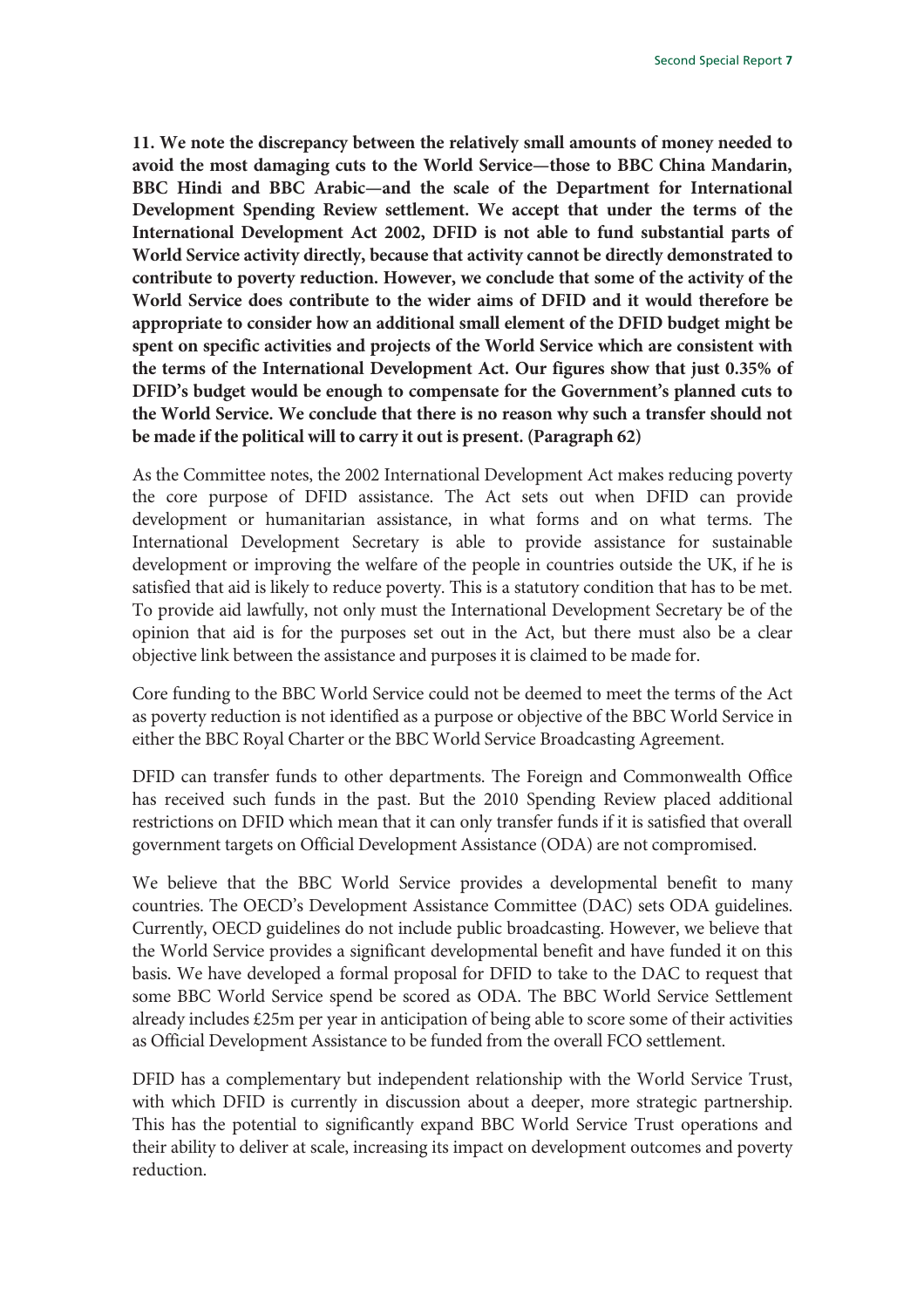**12. While we note that the opportunity for expanding commercial activity is much greater for the British Council than the BBC World Service, we recommend that the World Service, in its response to this Report, provide us with a detailed memorandum setting out the extent to which there is realistic scope for it to increase turnover from its commercial arms such as advertising on its websites and to work more closely with private sector firms in host countries, and indicating how it proposes to exploit any such opportunities to raise revenue. (Paragraph 65)** 

This question is for the BBC World Service to answer.

**13. The decision to transfer funding responsibility for the BBC World Service from the FCO to the BBC will have major long-term ramifications for the future of the World Service. We were told that the BBC carried out "modelling" of a transfer of funding during summer 2010, because such a decision was, according to the Director-General, "in the air" during the run-up to the Spending Review. We recommend that, in its response to this Report, the Government should clarify exactly when and by whom such a transfer was first mooted in discussions between the Government and the BBC, who initiated those discussions, and to what extent the BBC's "modelling" work and internal discussions about a transfer carried out prior to October 2010 were encouraged by the Government. We note that following this preliminary work by the BBC, discussions between Ministers and the BBC about a funding transfer did not take place until nine days before the formal announcement of the change on 20 October 2010, and the agreement of the Foreign Secretary was secured only 48 hours before. We conclude that taking this decision in such a short space of time cannot have allowed the FCO to consider the full range of options and implications. We further conclude that the decision was essentially financial, taken at very short notice, with the full agreement of BBC top management. (Paragraph 75)** 

The discussions with the BBC on the licence fee settlement covered a range of issues and it would not be appropriate to comment on when, or by whom, each particular issue was raised.

The BBC's modelling work is a matter for the BBC.

Given the scale and pace of the spending review and the licence fee settlement, it was not practical to have in-depth discussions with all interested parties. The Government's priorities were to secure a contribution to reducing the fiscal deficit and to ensure that the settlement represented excellent value-for-money for licence fee payers. These objectives were met.

The Government believes that the transfer of funding to the licence fee will increase the BBC's ability to increase scope for sensible efficiencies and economies, and avoid duplication across the whole of the BBC family. It will also help create a more sustainable future for the World Service. This will also benefit licence fee payers, who will continue to have access to the World Service.

**14. We do not believe that the decision to transfer funding responsibility for the World Service from the FCO to the BBC will make the World Service's funding more secure. We are concerned that, despite the mechanisms and procedures we have been assured will be put in place, this decision could lead to long-term pressure on the World Service**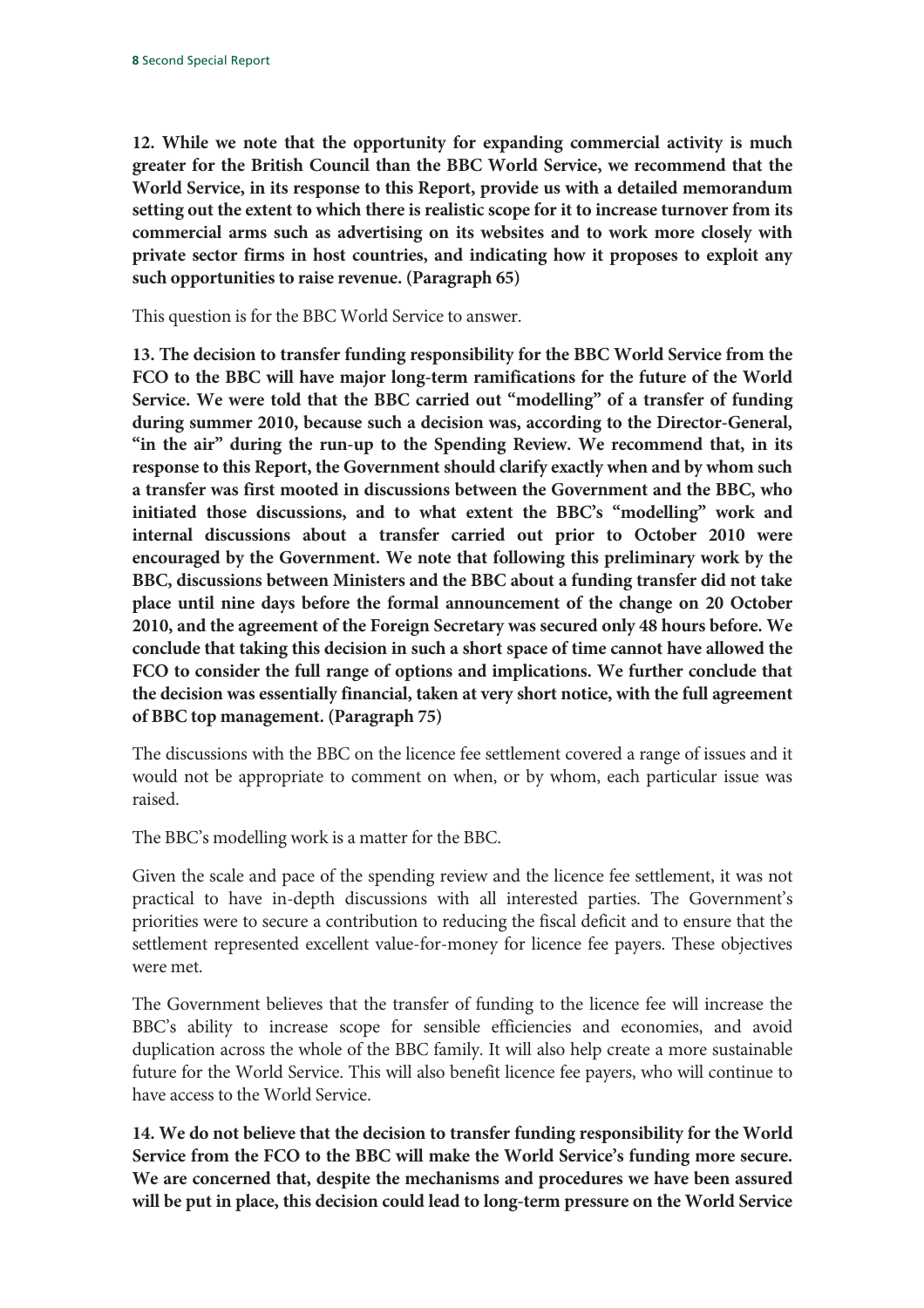**budget, with the risk of a gradual diversion of resources from the World Service to fund other BBC activities. The freezing of the BBC licence fee for six years from October 2010 may increase the temptation for BBC senior management to "raid" World Service funding. In addition, the BBC may be vulnerable to media campaigns confronting the British public with a choice between, for instance, BBC spending on popular lightentertainment programmes and spending on news services in foreign languages in remote parts of the world. There is also a risk that Parliament's current ability to oversee the work of the World Service, in particular through select committee scrutiny, may be weakened under the proposed new arrangements. We therefore recommend that no transfer of funding responsibility for the World Service from the direct FCO Grant-in-Aid to the BBC should take place until satisfactory safeguards have been put in place to prevent any risk of long-term erosion of the World Service's funding and of Parliament's right to oversee its work. (Paragraph 80)** 

In my conversations with the Chair of the BBC Trust and the Director-General of the BBC, they both made it clear that they would put safeguards in place to protect the World Service. These will be set out in the amendments to the BBC Agreement, which is an agreement between the Secretary of State for Department for Culture, Olympics, Media and Sport and the BBC.

The Government is content that the Foreign Affairs Committee should continue to monitor the work of the World Service.

**15. The FCO has attempted to reassure us about governance arrangements after the proposed transfer of funding, by arguing that "the terms of the relationship [will] remain unaffected, other than in the sense of who holds the purse strings". Unfortunately, whoever holds the purse strings exercises a great deal of power. It is not difficult to imagine a situation some years in the future in which the BBC Trust might present the Foreign Secretary of the day with a fait accompli, along the lines of, "You can have a Russian service or you can have an Arabic service, but you can't have both because we are not prepared to fund both". We therefore conclude that a formal concordat should be drawn up between the Government and the BBC Trust, to make detailed provision for future funding and governance arrangements for the World Service. We recommend that this concordat give the Foreign Secretary not only the final decision over service closures, but also the right to stipulate minimum levels of service provision which the BBC will have a formal responsibility to fund. (Paragraph 81)** 

The BBC have made clear that they greatly value the BBC World Service, and Mark Thompson described it as "one of the most precious things the BBC does".

The new Chair of the BBC Trust, Lord Patten, has described the World Service as a "hugely important part of what the country offers to the world", and has already said that it is part of his job to explain to licence fee payers why their money should support the World Service.

The rights and responsibilities of all sides will be set out in an amendment to the BBC Agreement, which is an agreement between the Secretary of State for Media, Olympics, Culture and Sport and the BBC. This will include the role of the Foreign Secretary in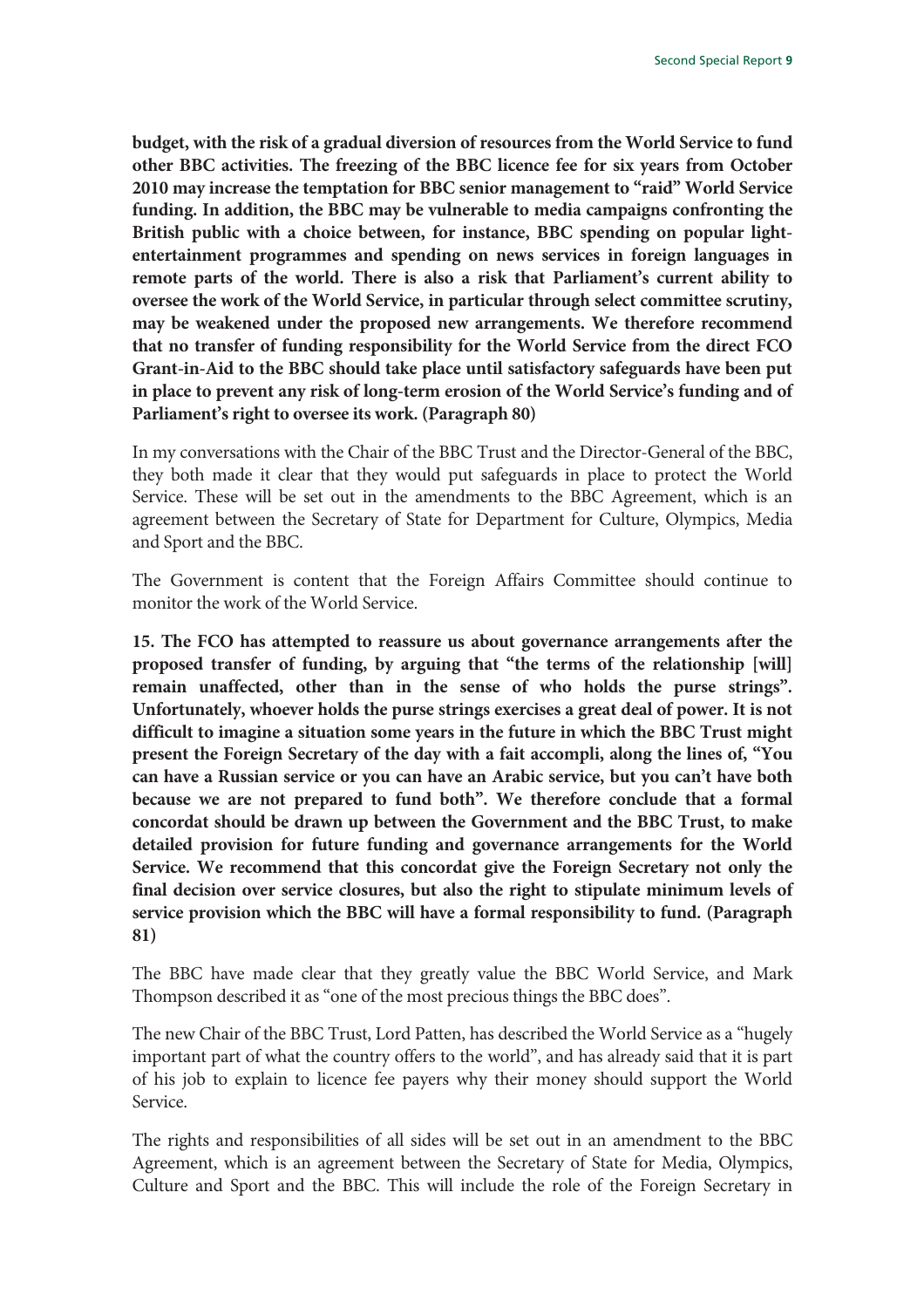setting the priorities, objectives and targets of the World Service, and that his written authority would be required for the opening or closure of any language service. We are discussing how the relationship between the BBC Trust and the Foreign and Commonwealth Office will develop once the funding transfers to the Licence Fee, including a formal exchange of letters between the BBC Trust and the Foreign Secretary to confirm the provisions of the amended BBC Agreement.

Once the funding moves to the Licence Fee, the Government believes that the proposed new World Service Operating Licences, issued by the BBC Trust, will enable the public and Parliament to see the proposed level of service required from, and funding available to, the World Service.

**16. In the event that the proposed transfer of funding in April 2014 goes ahead, then, in view of the Foreign Secretary's retained oversight responsibilities for the World Service, we intend to continue after that date, in conjunction with our colleagues on the Culture, Media and Sport Committee, to monitor the funding, policies and performance of the World Service, its links with the FCO, and its role as an important projector of the UK's influence and 'soft power'. (Paragraph 82)** 

The Government welcomes the Committee's continued interest in the work of the BBC World Service.

**17. We further recommend that, if the transfer of funding takes place, the Foreign Secretary ensure that the World Service is adequately represented at the top levels of BBC management; and in particular that the Director of the World Service should have a place ex officio on the new Executive Board of the BBC, and that the International Trustee of the BBC Board of Governors should be given the specific responsibility of representing the interests of the World Service. (Paragraph 83)** 

Within the framework of the BBC's Charter and Agreement, decisions about the make-up of the Executive Board of the BBC are a matter for the BBC. Mark Thompson, the Director-General of the BBC, made the position of the BBC clear during his evidence session.

The Government would, however, support the idea of an International Trustee, who would represent the interests of the World Service.

*16 May 2011*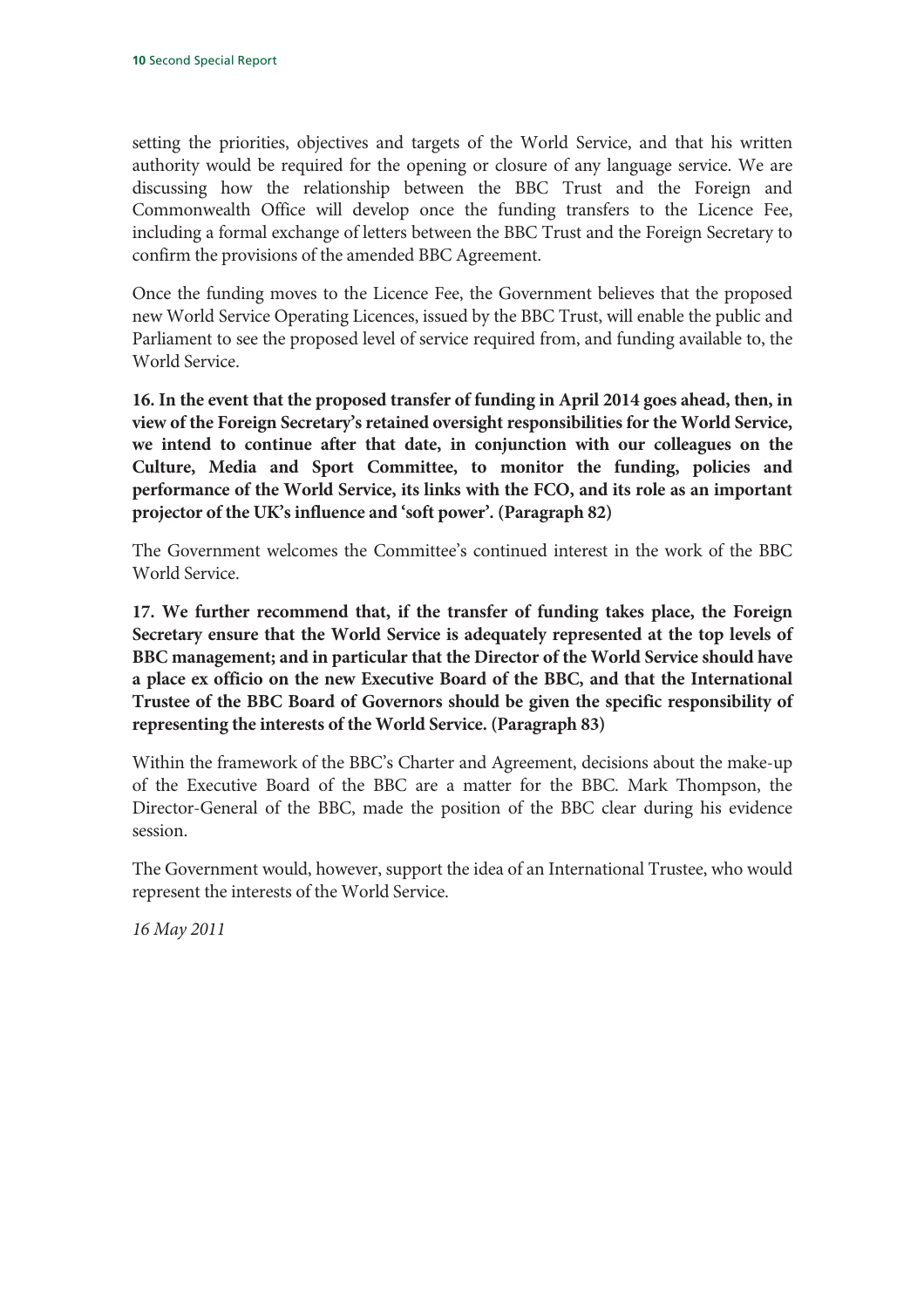## BBC response

#### **Introduction**

The Foreign Affairs Committee invited the BBC to respond to its recent report, *The Implications of Cuts to the BBC World Service*.

The Corporation welcomes the Committee's strong support for the BBC World Service and the benefits it brings in promoting British values and providing a widely respected and trusted news service around the world.

The Committee raises some important issues regarding the level of funding provided to the World Service. The cuts being made to the World Service are a consequence of last autumn's spending review and the BBC regrets the scale and pace of cuts that have been necessary.

It is of course for the Government and Parliament to decide the priorities for public spending. If, in the light of the Committee's report, the Government is prepared to reconsider the level of funding available to World Service, the BBC will be very pleased to engage with them in further discussion. Notwithstanding this, our immediate priority is to minimise the impact of the spending review settlement on services valued by audiences around the world. We are exploring ways to mitigate the impact of the cuts on the World Service's strategically most important services; for instance, the BBC-wide pensions fund has recently been revalued and this may create some greater financial flexibility for the World Service. The BBC is urgently exploring the implications of this. However any resulting benefits would be small relative to the overall funding challenge the World Service faces.

The BBC is fully committed to the long-term future of the World Service. The new Chairman and Director-General have both stated it is their aim to reinvest in the World Service when responsibility for funding transfers to the licence fee in 2014.

Our response addresses the Committee's conclusions and recommendations under the three categories of issues raised: funding, operational matters, and future governance.

### **Funding**

The funding of the BBC World Service is currently covered by grant-in-aid from the FCO; from 1 April 2014, the funding for the World Service will transfer to the licence fee.

The BBC has developed a framework to deliver the World Service within the constraints of the funding available until 2014. This has involved difficult decisions and has resulted in the BBC having to close and reduce services that it would have preferred not to have done. To mitigate the impact, the BBC has made available up to £20 million of licence fee funds to help meet the restructuring costs within the World Service over the next few years.

If any additional funding over and above the spending review settlement were to be made available to the World Service, then the BBC would be pleased to discuss with Government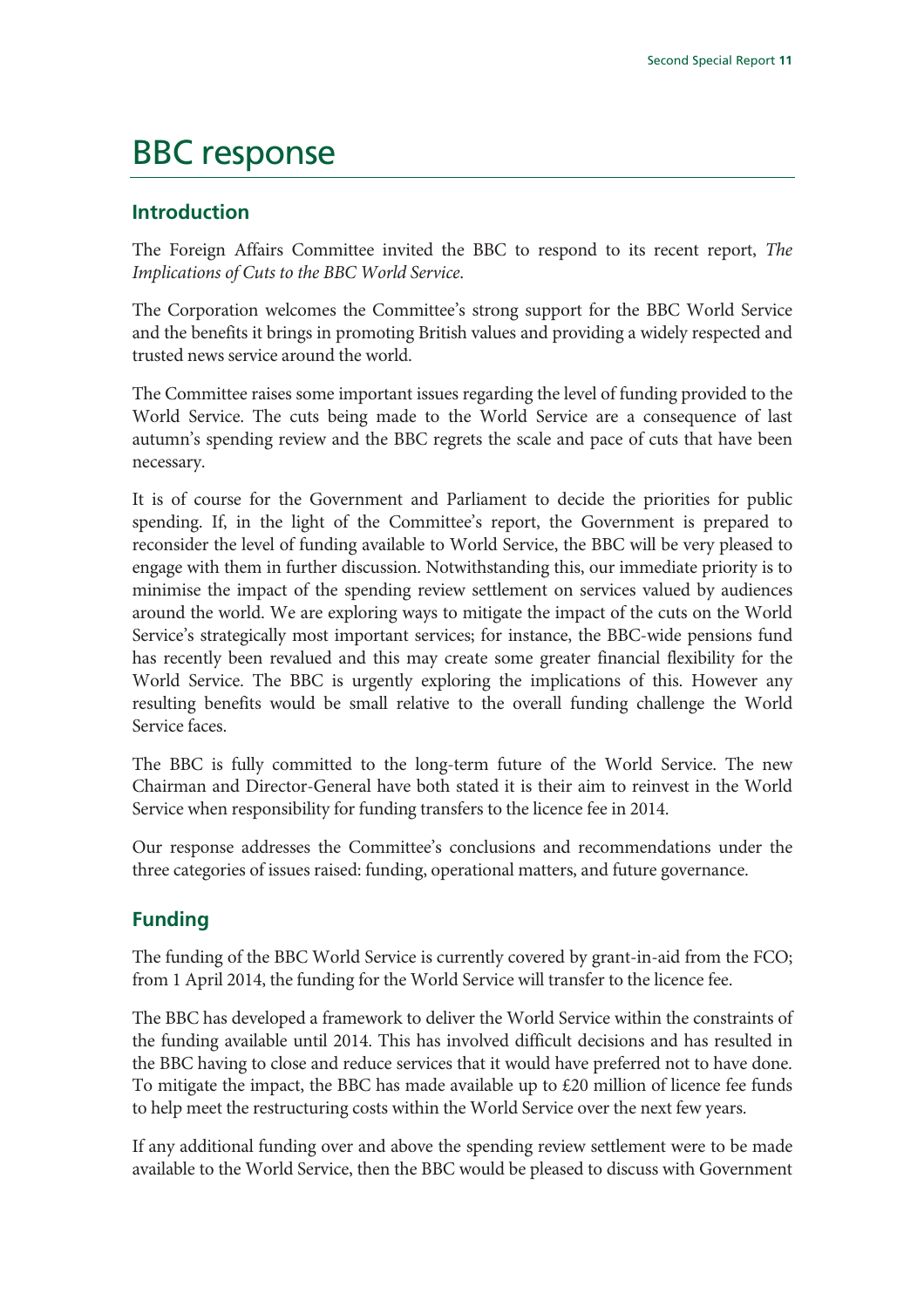how that could best be used to mitigate the impact of the cuts and to provide sustainable new investments.

The Committee also raised the issue of commercial activity. The World Service already has a small commercial income stream, and has been set a target by the Government as part of the spending review to increase this by £3m per annum. We have started exploring how this target could be achieved, and the potential impacts on the services that are provided through the World Service. Under the BBC's governance arrangements a proposal to significantly increase the commercialisation of the World Service would require approval from the BBC Trust, and potentially the Foreign Secretary.

### **Operational matters**

Under the current governance and constitutional arrangements pertaining to the World Service, the Government provides grant-in-aid funding through the FCO and, notwithstanding the consent required for the opening and closing of complete World Service language services, the World Service is operationally and editorially independent. Within this context we have set out below our response to some of the operational concerns raised by the Committee.

#### *Services*

Decisions to open and close complete language services as a result of the reduction in funding for the World Service under the spending review were, as required, jointly agreed by the BBC Trust, the Corporation's governing body, and the Foreign Secretary.

Within the resources available, the BBC must determine how services are managed and programming distributed in the context of an overall strategy for the World Service approved by the BBC's Executive Board and the BBC Trust. In restructuring the World Service following the spending review, decisions were based on three criteria: strategic importance, impact and cost-effectiveness.

With regard to the specific services about which the Committee raised concerns:

#### *BBC Hindi*

The BBC remains committed to providing news to India but to secure its long term relevance needs to respond to rapid and significant changes in the media market. TV is now the key medium for news, and is already in six in ten households. FM deregulation has led to a steep decline in shortwave listening, despite the ban on news from any provider except the state broadcaster (All India Radio). Mobile phones are now ubiquitous in India, with 0.5 billion subscribers, and internet availability continues to grow. These changes have created commercial opportunities which have drawn a plethora of new competitors meeting the Indian preference for localised content.

This is the background which has seen the BBC Hindi audience in India decline by almost half in only three years, from 17.8m weekly listeners in 2008 to 9.7m in 2010—still significant in numerical terms, but representing only 1.3% reach among Hindi-speaking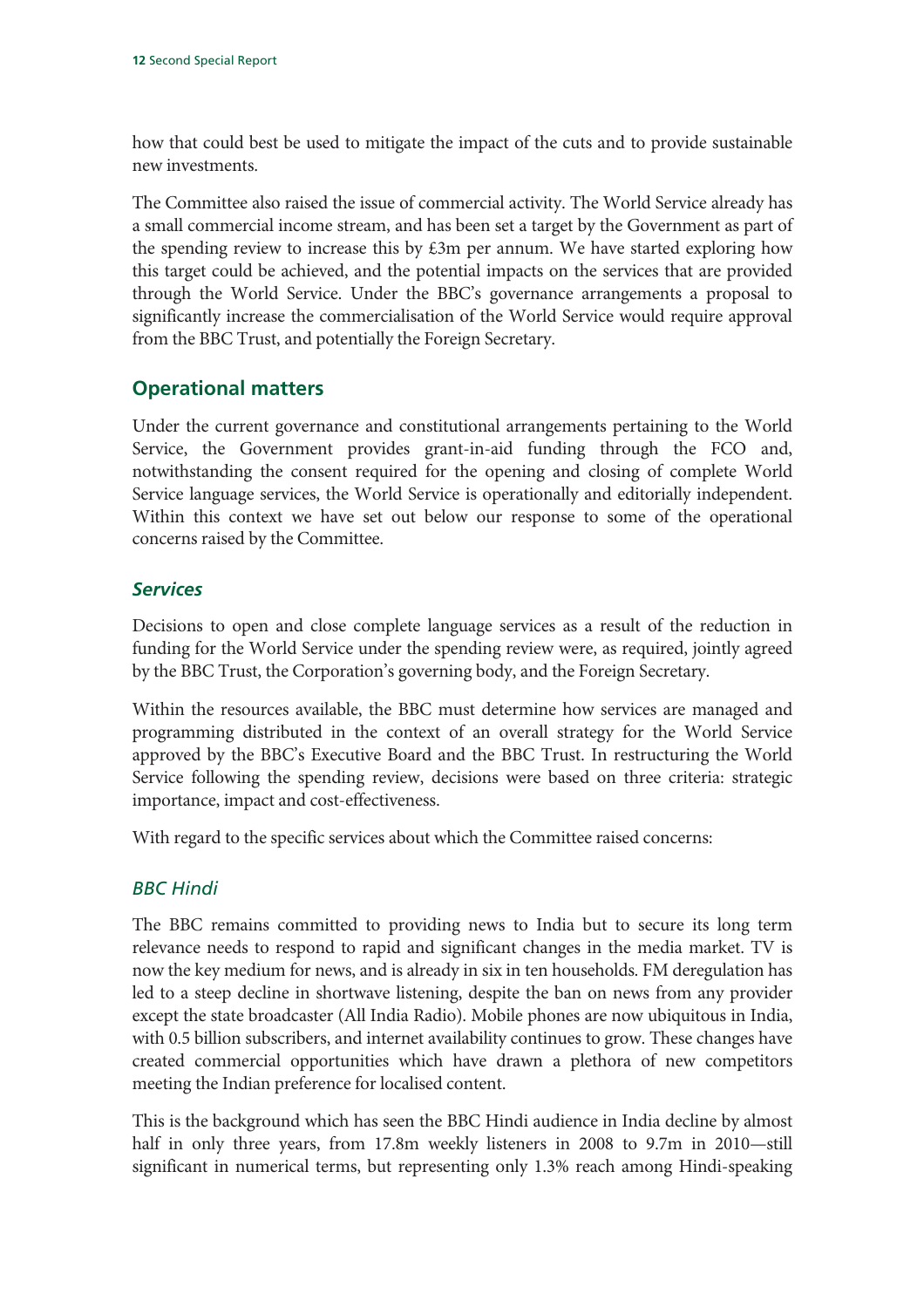adults. As shortwave listening continues to decline in India, it is to be expected that the BBC shortwave audience will decline further.

As the Committee has noted, the BBC has announced the retention of one hour of Hindi shortwave for one year, in response to audience concern, and while it explores whether sustainable commercial funding can be found for the longer term. The BBC has noted the Committee's recommendation regarding longer term support for an unreduced service. The original decision to cease Hindi short wave broadcasting was a difficult choice and sooner than we would have liked, however one that we believed was necessary given the resources available at the time. The BBC is examining whether any further retention is possible within the funding constraints.

#### *BBC Mandarin*

The Chinese authorities are dedicated to limiting the impact of foreign media in China. While it is true that online services are vulnerable to action by the authorities, BBC Mandarin radio transmissions have been very successfully jammed by the Chinese authorities for decades.

While the strategic importance of China is clear, the impact of BBC Mandarin radio was extremely low, with 0.6m listeners in a country of 1.34 billion. This partly reflects the continuous jamming, but in any case short wave listening is now a marginal activity in most of China. Within the reduced funding available it was judged no longer sufficiently cost effective to retain, as to have done so would have required further cuts to other services which make a more significant impact upon the countries they serve.

#### *BBC Arabic*

Arabic was the World Service's first vernacular language service, and the World Service has been broadcasting continuously in the language since 1938.

The World Service remains committed to the Arabic-speaking world, and has responded to the increased significance of that part of the world in recent years by diverting resources into further broadcasts as well as requesting additional funds from the Government. BBC Arabic radio broadcast 24 hours a day for the first time on 11 September 2001. BBC Arabic television, which now reaches 13.5 million viewers each week, was set up on a 12 hour basis in 2008 by cutting other language services, and was taken 24 hours in 2009 with additional Grant-in-Aid—a move that was strongly supported by the Committee.

The World Service has responded to more recent events by diverting considerable newsgathering resources to the region and creating new programmes to enable audiences across the region to interact and discuss common issues. The World Service has also submitted some project proposals to the Arab Partnership Programme Fund set up by the FCO recently in response to the 'Arab Spring', though should these proposals be funded, these would not provide a direct replacement for programming or transmission cuts necessitated by the spending review.

BBC Arabic remains the World Service's best-funded language service. Protecting it entirely from the spending review cuts would have required either the complete closure of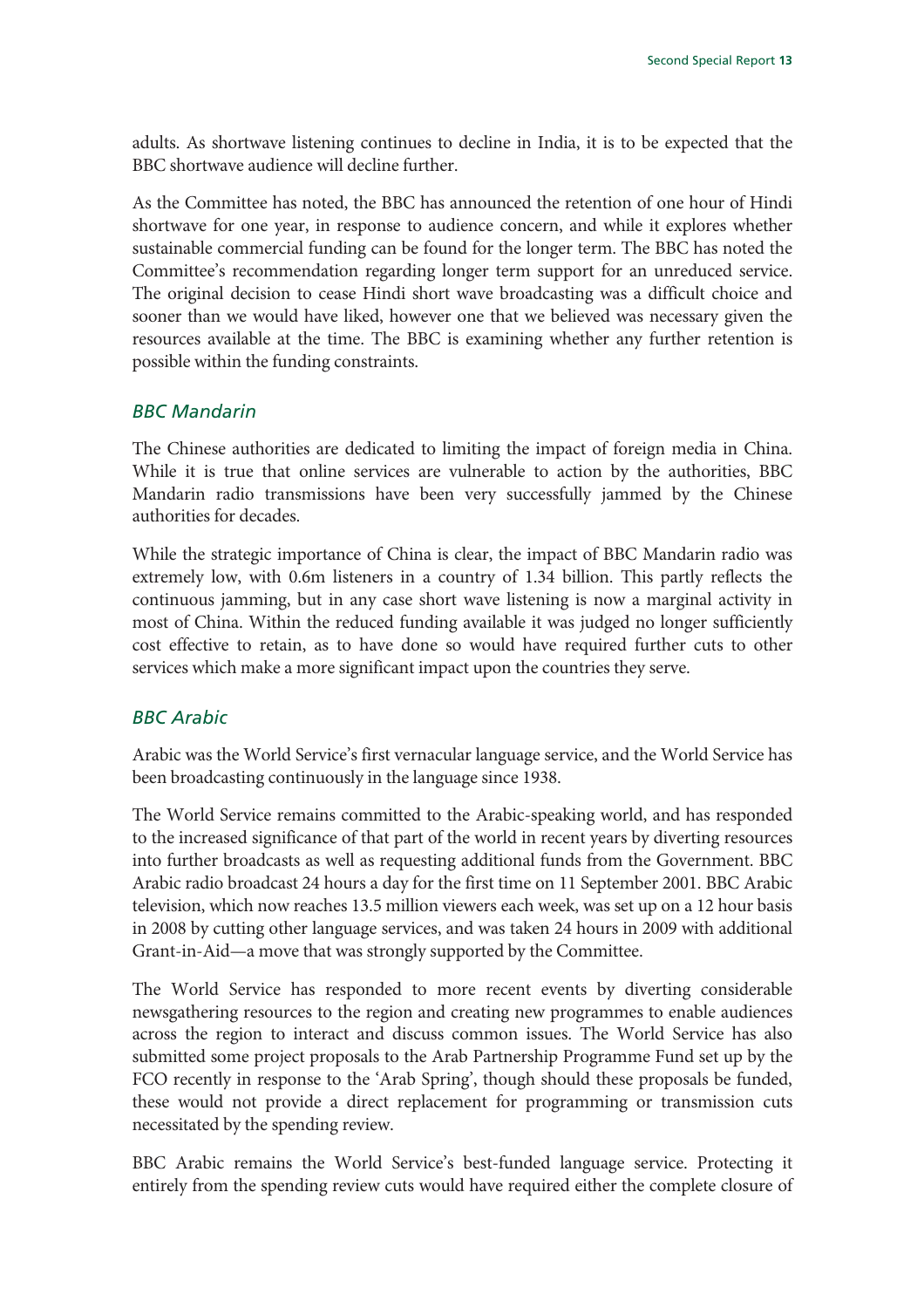several other services or much deeper cuts to other ongoing services. Consequently there has been some reduction in transmission hours on short wave and medium wave, and a reduction in the number of hours of live news on both radio and television may be unavoidable. However, the World Service is continually assessing the situation in the light of unfolding events.

#### *Staffing*

The level of post closures set out by the World Service in January 2011 was a direct consequence of the reduction in funding in the spending review, and the decisions to change the mix of services to respond to the financial constraints. It is important to note that the 16% cut in funding required significantly greater cuts in services, because of the additional impact of the BBC-wide pension deficit and the lack of funding in the original settlement for restructuring.

There are large restructuring costs associated with implementing such significant change. As such, the Trust and the Executive Board—with the consent of DCMS to amend the BBC's Agreement to allow this—agreed to a one-off contribution of up to £20m from the licence fee to partially fund restructuring costs at the World Service. There was also further assistance from the FCO via a one-off payment of £3m to support restructuring costs.

The reduction in the size of the World Service workforce is expected to be less than 27%. The figure of 650, as quoted in the Committee's report, represents the estimated number of existing posts to be proposed for closure, not the number of job losses. Some posts are already vacant and some new posts are being created as departments are re-structured and new investments made.

The number of compulsory redundancies is expected to be still less, as the World Service has sought volunteers, and staff in closing posts are being given priority to fill both vacant and newly-created posts. The BBC is doing its best to minimise the impact upon staff.

The BBC is grateful for the assurances offered by the Foreign Secretary with regard to staff who may have to return to their home countries after working for the World Service. However the World Service is still in the process of identifying which individual members of staff will unfortunately face redundancy. Over the next few months the picture should become clearer, at which point we will seek the support of relevant government agencies to minimise the impact upon such staff.

### **Future governance**

The decision to transfer funding responsibility for the World Service from the FCO grantin-aid to the licence fee from April 2014 was taken by the Government with the BBC's agreement. The BBC believes that a number of strategic and financial benefits will arise from the arrangement and is working to implement the changes, as described in the BBC's evidence to the Committee's inquiry. Some of these benefits are:

Firstly, while the BBC has always had editorial control of the World Service, there is now an increased clarity about the World Service's independence. There can now be no doubt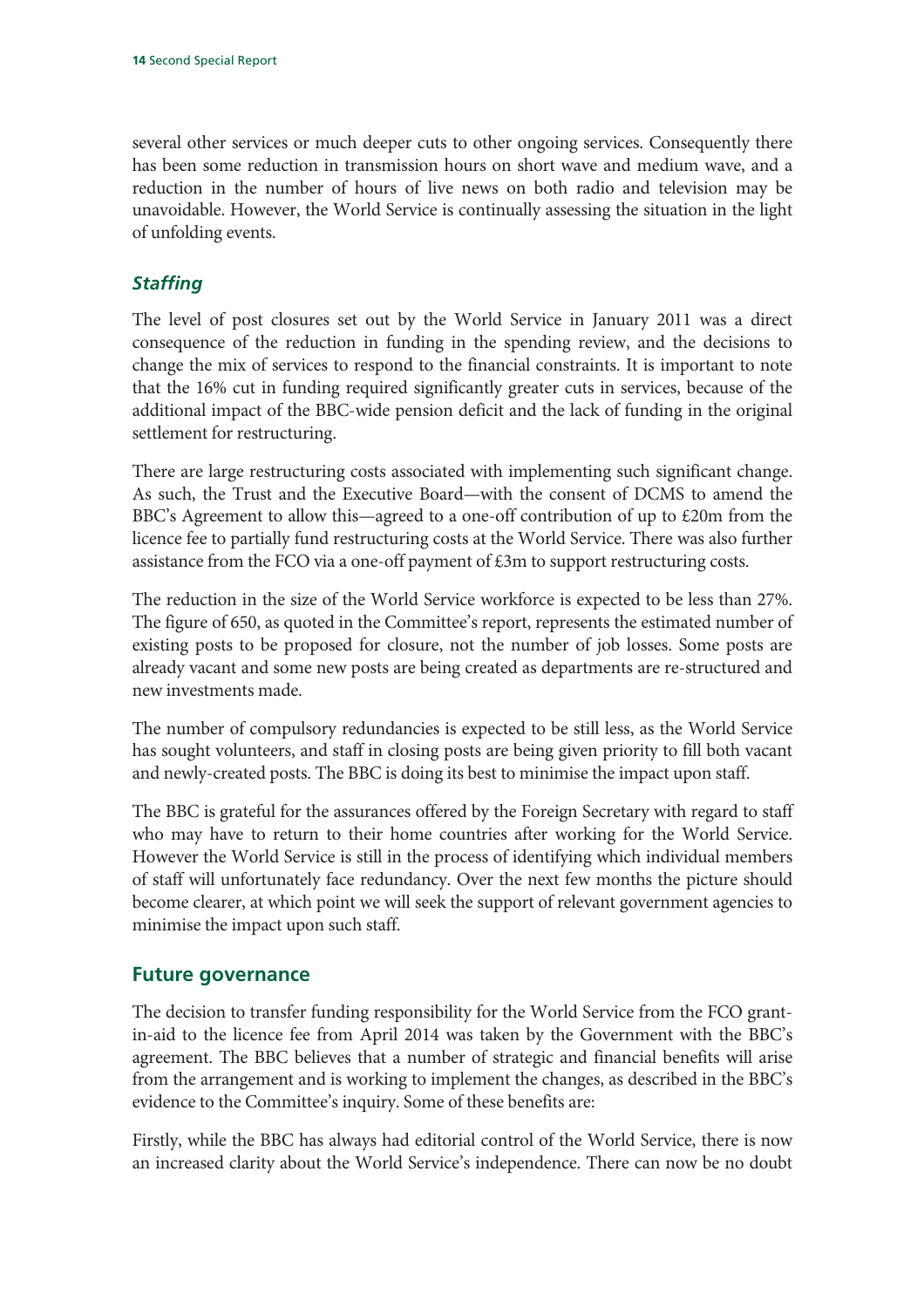in the minds of overseas audiences that the services provided—funded directly by the British public through the licence fee—are fully independent.

Secondly, there is scope for further cost-effectiveness when two newsrooms join together at Broadcasting House.

Thirdly, licence fee payers may gain greater awareness of the availability of services from the World Service within the UK, for instance World Service English via DAB and digital TV and many of the foreign language radio and television programmes online. Through these means licence fee payers will be able to access a deeper range of international news from the BBC.

Fourthly, and most importantly, the new arrangements will provide greater financial stability and certainty for the World Service. The World Service has only ever known its funding two to three years ahead, and in recent years has suffered additional budget cuts, outside of formal Government spending reviews. Licence fee funding arrangements allow the BBC to plan over longer periods than is presently the case for the World Service, and furthermore the Chairman and Director-General have stated that it is their aim to increase funding for the World Service once it is funded from the licence fee.

The formal accountability for spending of the licence fee is to the BBC Trust, and this will be the case for the World Service when it is funded through this mechanism. Though the World Service has some additional responsibilities to account for its current grant-in-aid funding, it has always been an integral part of the BBC, and its activities, strategies and finances have always been overseen by the BBC's Executive Board and ultimately the BBC Trust.

The BBC, including the World Service, has always been willing to answer questions from, and give evidence to, the UK's Parliaments and Assemblies, and will continue to do so when the World Service's funding transfers to the licence fee. We would wish to continue to have a strong working relationship with the Foreign Affairs Select Committee.

The BBC has already reached in-principle agreement with the Foreign Secretary and the DCMS regarding the future governance of the World Service, the detail of which will be published in an amending agreement to the formal BBC Framework Agreement between the Government and the Corporation.

Lord Patten has also agreed to look at the governance of the BBC as he starts his term as the Chairman of the BBC Trust. This review will look, inter alia, at whether the governance arrangements for the BBC's international service—including the World Service—are appropriate given the new funding arrangements. The Chairman is in discussion with the Secretary of State for Culture, Media, Olympics and Sport about whether the current vacancy on the BBC Trust could be filled by a person who would have a specific duty to oversee the BBC's strategy for its international services, which includes the World Service.

The World Service will continue to be represented on the BBC's Executive Board by the BBC's Director of News, who has formal responsibility within the BBC for all news output, both domestic and international, including the World Service.

*16 May 2011*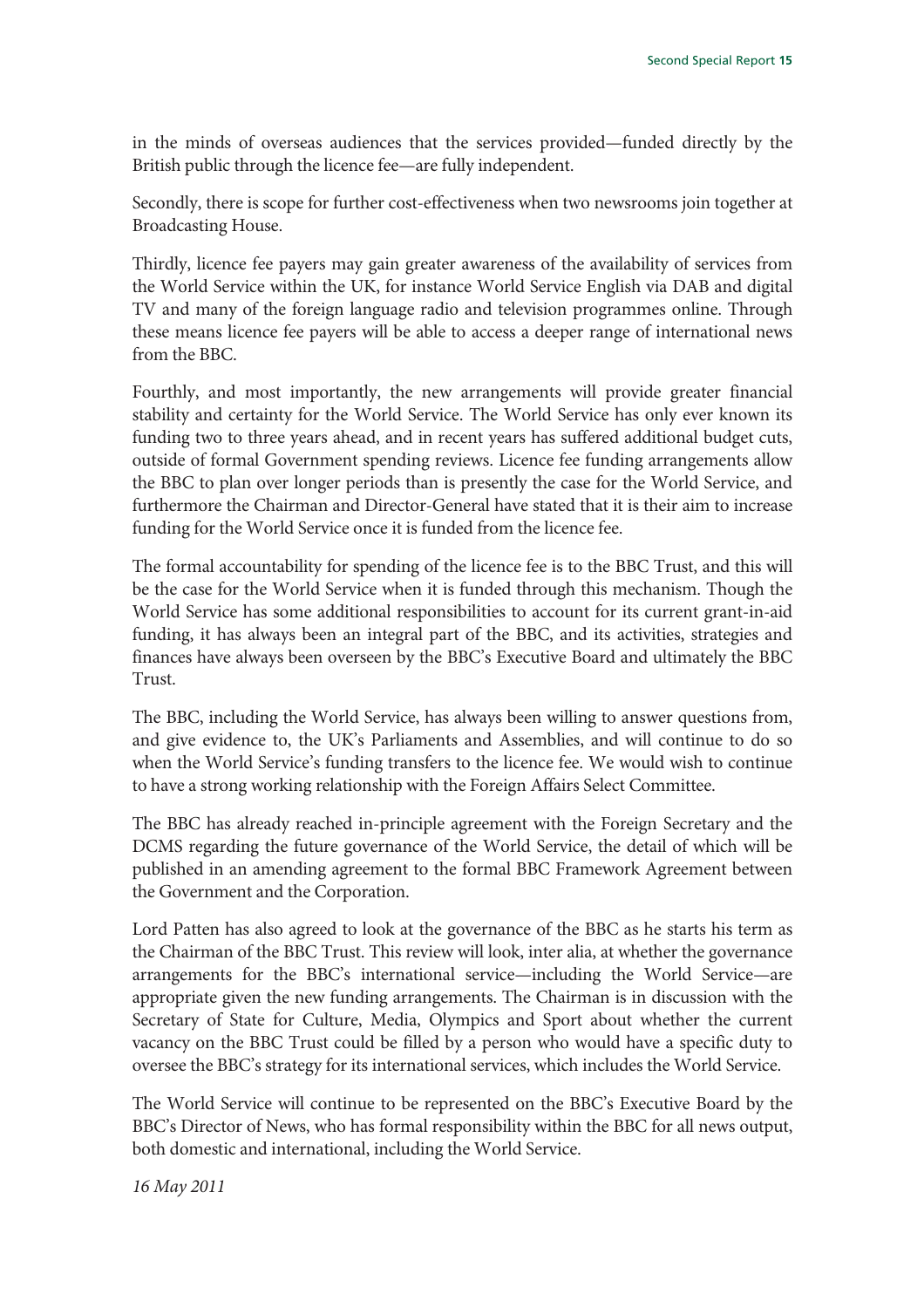## Letter to the Chair of the Committee from Rt Hon Andrew Mitchell MP, Secretary of State for International Development

## **Strategic relationship between DFID and World Service Trust**

Thank you for your call over the weekend to discuss the BBC World Service. I have been reflecting on our discussion. I am very grateful for the trouble you have taken with this. I think there are ways in which we can assist in the future, through moving to a more strategic relationship with the World Service Trust.

A deepened collaboration between DFID and the World Service Trust would be independent of, but complementary to, the relationship between the BBC World Service and the FCO, which remains the sponsor Department responsible for financing the World Service.

For many years, DFID has supported projects implemented by the BBC World Service Trust, the charitable arm of the World Service whose goal is to support the development of the media, and its use to support the achievement of development goals and reduce poverty, in poorer countries.

This collaboration has previously included media programming to combat HIV/AIDS in Nigeria, support for the deepening of democracy in Bangladesh through Sanglap, a regular Question Time programme which helps civil society hold their leaders and politicians to account, and work on climate change and education.

I would like to place this relationship with the BBC World Service Trust on a longer term and more strategic basis, and would, in principle, be prepared to support this with an accountable grant. Building over time, this has the potential to expand BBC World Service Trust operations and their ability to deliver at scale significantly, increasing its impact on development outcomes and poverty reduction.

Initiatives which might be developed under such a strategic relationship include the extension of an Afghanistan's Woman's Hour/Every Woman programme to other contexts, the use of soap operas and other programming to improve the status of girls and women and especially tackle gender violence (an approach which has been successful in Latin America and parts of Africa), the extension of the Bangladesh Question Time programme to other countries, and programming designed to improve understanding of and response to the threat of climate change. All initiatives funded under such a strategic relationship would be focused on the international development priorities the Coalition Government have set out, and be subject to the same value for money, impact and results tests that apply across the whole of the DFID programme.